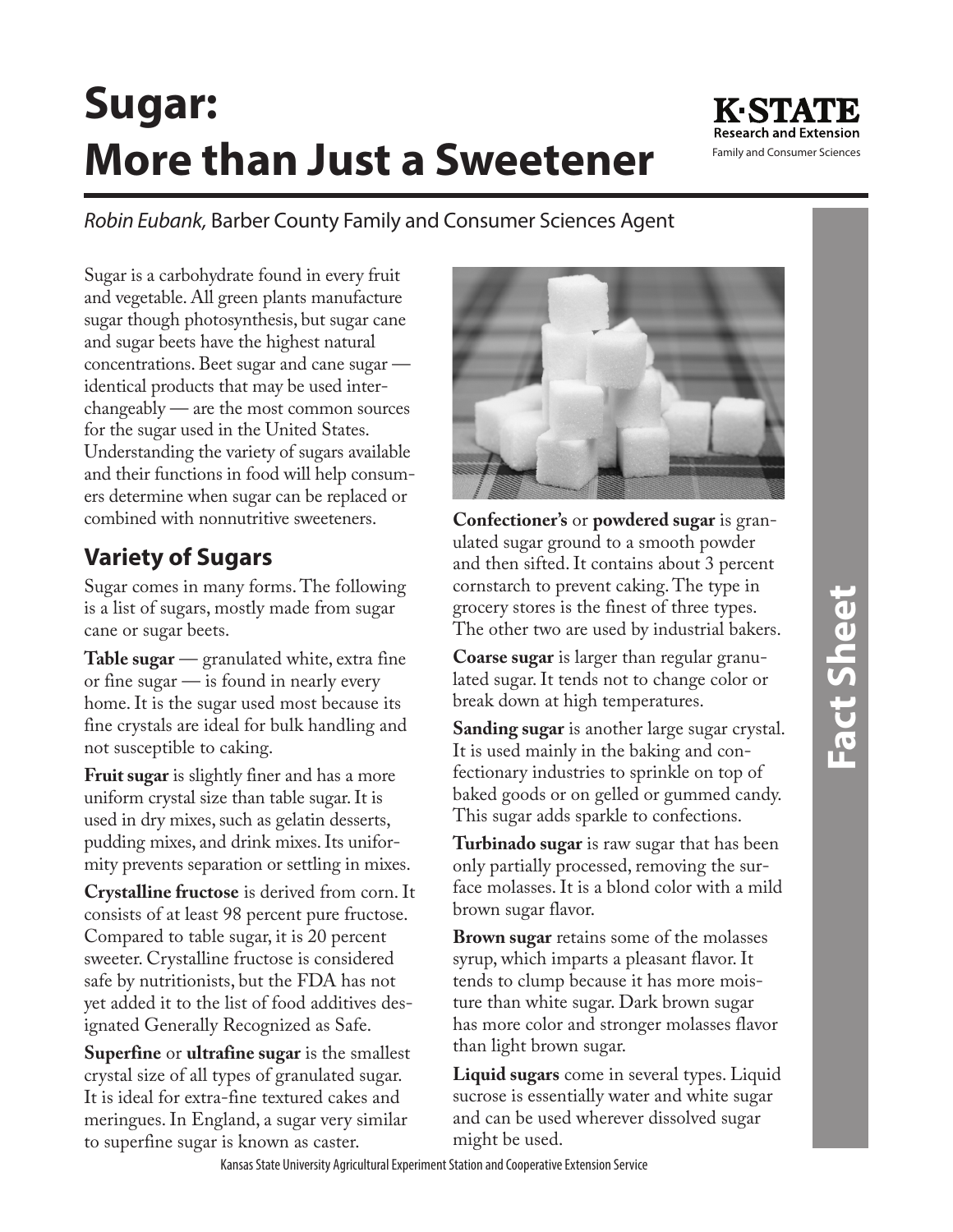#### **Nonnutritive Sweeteners**

The Institute of Medicine of the National Academy of Sciences recommends that no more than 25 percent of calories consumed come from added sugars. These are sugars not naturally occurring in foods. In an attempt to reduce added sugars, more nonnutritive sweeteners are being used.

These sweeteners are considered nonnutri-

tive because few or no calories are absorbed by the body. While some have up to 4 calories per gram (the same as sugar), they are not consumed in large enough quantities to add many calories to food products. According to a 2004 Calorie Control Council

| <b>Sugar</b><br><b>Alcohol</b> | <b>Calories</b><br>per Gram |  |
|--------------------------------|-----------------------------|--|
| Erythritol                     | 0.2                         |  |
| Mannitol                       | 1.6                         |  |
| Isomalt                        | 2.0                         |  |
| Lactitol                       | 2.0                         |  |
| Xylitol                        | 2.4                         |  |
| Sorbitol                       | 2.6                         |  |
| Maltitol                       | 2.1                         |  |

survey, 84 percent of consumers use lowcalorie, reduced-sugar, and sugar-free foods and beverages.

**Acesulfame potassium** (sold as Sunett) is highly stable and can be used in cooking or baking. It is used in chewing gum, baked goods, dairy products, desserts, sauces, and alcoholic beverages.

**Aspartame** (sold as Equal and NutraSweet) breaks down when heated and is best used in cold food or beverages. It is used in chewing gum, dairy products, desserts, puddings, jams, jellies, and breakfast cereals. Upon digestion, it breaks down to aspartic acid, a small amount of methanol, and phenylalanine. Therefore, it must bear a label statement that the product contains phenylalanine, which is hazardous for people who cannot process this amino acid.

**Neotame** (part of the NutraSweet brand, not available commercially) can be used in cooking and baking.

It is often found in chewing gums, soft drinks, frozen desserts, yogurt products, puddings, and fillings.

**Saccharin** (sold as Sweet'N Low) is highly stable and can be used in cooking or baking. It is used in tabletop sweeteners, beverages, juice, chewing gum, dairy products, desserts, puddings, jams, and jellies. In 1977, the FDA proposed baning saccharin use. After more studies, the FDA approved it, but products must include a label statement that it has caused cancer in laboratory animals.

**Stevia** (sold as Truvia or PureVia) is highly stable and can be used in cooking or baking. It is used in tabletop sweeteners, beverages, protein drinks, energy bars, and other food products. It comes from the plant leaves of the *stevia rebaudiana* plant. It has a menthol-like bitter aftertaste that diminishes with increasing purity of the extract.

**Sucralose** (sold as Splenda) is highly stable and can be used in cooking or baking. It is used in tabletop sweeteners, baked goods, desserts, dairy products, beverages, juices, jams, pie fillings, and chewing gum. Sucralose is made from sugar, but it is not absorbed by the body.

**Sugar alcohols** are hydrogenated from carbohydrates. They are incompletely absorbed in the small intestine, which results in a smaller rise in blood glucose than other sugars. Incomplete digestion of these sweeteners may lead to stomach distress. Some are required to carry the warning "Excessive consumption may cause gastrointestinal problems."

| <b>Name</b>             | Year<br><b>Approved</b>          | <b>Times Sweeter</b><br>than Sucrose | <b>Calories</b><br>Per Gram |
|-------------------------|----------------------------------|--------------------------------------|-----------------------------|
| Acesulfame<br>Potassium | 1988                             | 200                                  |                             |
| Aspartame               | 1981                             | 200                                  | 4                           |
| Neotame                 | 2002                             | 8,000                                |                             |
| Saccharin               | 1970 - Interim<br>$2000 - Final$ | 300 to 500                           |                             |
| Sucralose               | 1998                             | 600                                  | O                           |
| Stevia                  | 2008                             | 250-300                              | O                           |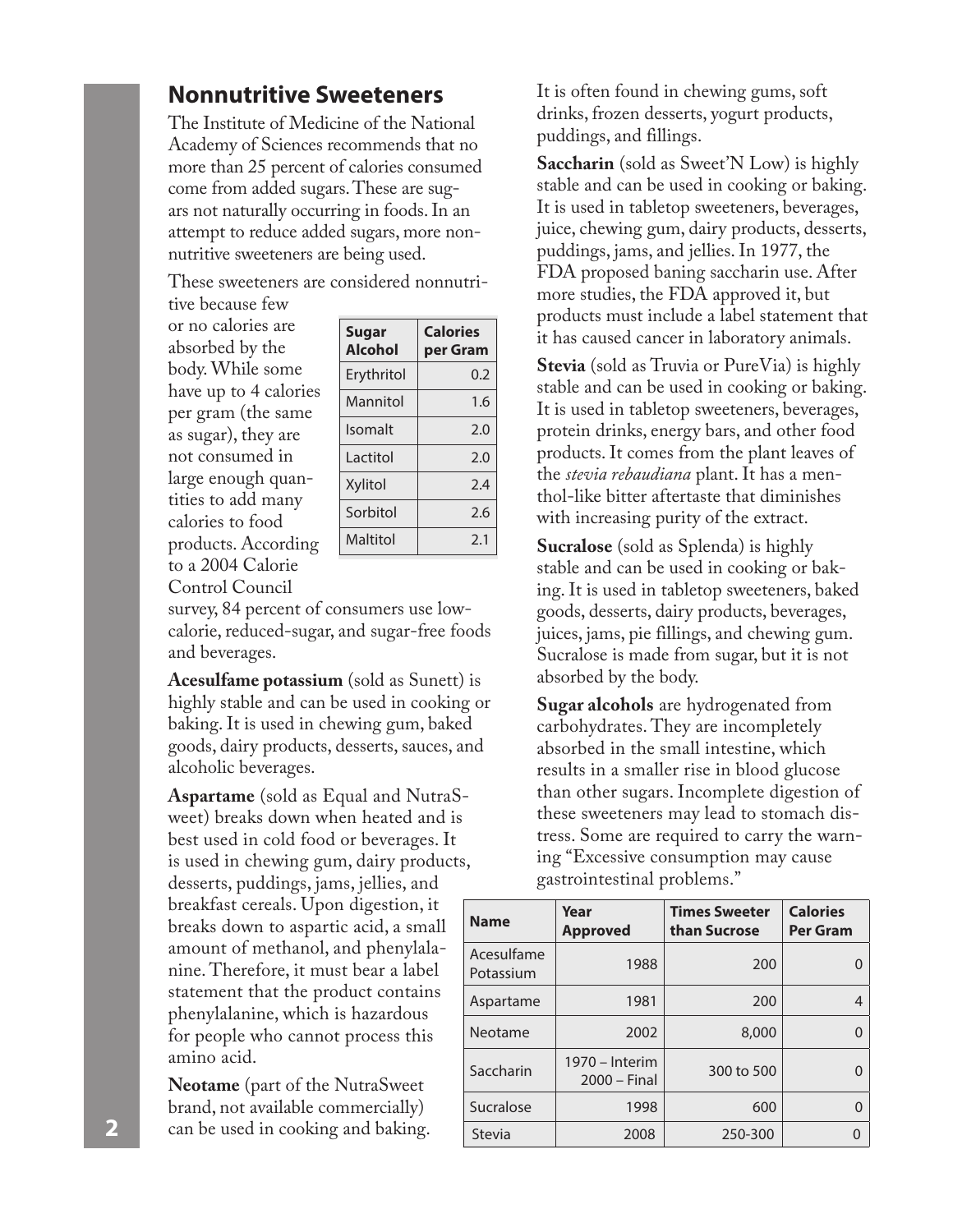### **Cooking with Nonnutritive Sweeteners**

Check the food label on sweetener packages for usage. Some can be measured cup for cup like sugar. Others are sweeter and less product is needed.

Recipes prepared with nonnutritive sweeteners may turn out differently than recipes made with sugar. Use any sweetener in recipes that do not require heat — such as cold beverages, salads, chilled soups, frozen desserts, or fruit sauces.

Expect a lower volume and less browning when cooking and baking with intense sweeteners instead of sugar. Sugar adds bulk. Try a half-and-half mix by substituting half the amount of sugar with a nonnutritive sweetener.

## **Functions of Sugar in Foods**

Sugar serves many purposes in a variety of food products. Following is an alphabetical list of the functions sugar has as it interacts with other ingredients.

**Caramelization:** Sugar caramelizes when heated above its melting point, adding flavor. Caramelization also leads to surface browning, which improves moisture retention in baked products. In baked goods, caramelization takes place under high temperatures. The golden brown, flavorful, and slightly crisp surface of breads, cakes, and cookies not only tastes good, but helps retain moisture. Caramelization also takes place in fruits and vegetables when natural sugars are exposed to high temperatures, such as during grilling.

**Color and texture retention:** Added sugar helps retain the color of fruit through its capacity to attract and hold water. The sugar prevents fruit from absorbing water, which would cause its color to fade through dilution. Additionally, this keeps the fruit from becoming mushy.

**Creaming:** When shortening and sugar are creamed together, sugar crystals mix with the shortening molecules. In cakes and cookies, sugar helps promote lightness by

incorporating air into the shortening. The air is trapped in the fat on the face of sugar's irregular crystals. During baking, these air pockets expand. Small bubbles in large quantities contribute to a finer textured cake.

**Delayed coagulation:** In cakes without shortening, sugar molecules mix with egg proteins to delay bond formation, allowing cakes to rise.

**Enhanced flavors:** In frozen foods, low temperatures tend to numb the taste buds, and sugar acts to enhance flavors. Also, sugar balances sour, bitter, and spicy flavors.

**Enhanced mouthfeel:** Sugar increases the thickness of frozen desserts, which helps to create a thick, creamy mouthfeel.

**Longer shelf life:** Sugar increases the length of time foods remain safe to consume.

**Gelatinization:** Sugar slows gelatinization by competing with the starch for liquid. By absorbing part of the liquid, sugar allows the volume of a bakery item to increase. The result is a fine, uniform grain with a soft, smooth texture.

**Gelling:** Sugar is essential in making jams, preserves, and jellies because it attracts and holds water during the gelling process. Gelled fruit juices are trapped in a network of fibers. Pectin can form gel only in the presence of sugar and acid.

**Gluten development:** Sugar serves as a tenderizing agent in baked products. By preventing gluten development, sugar helps give the final baked product a tender texture and good volume.

**Leavening:** Sugar increases the effectiveness of yeast by providing an immediate, usable source of nourishment for its growth. With correct moisture and warmth, sugar is broken down by the yeast cells and carbon dioxide gas is released, causing the product to rise.

**Lowered freezing point:** In mixtures to be frozen, the dissolved sugar's ability to attract and hold water reduces the water available for crystallization during freezing. As a result, **<sup>3</sup>**